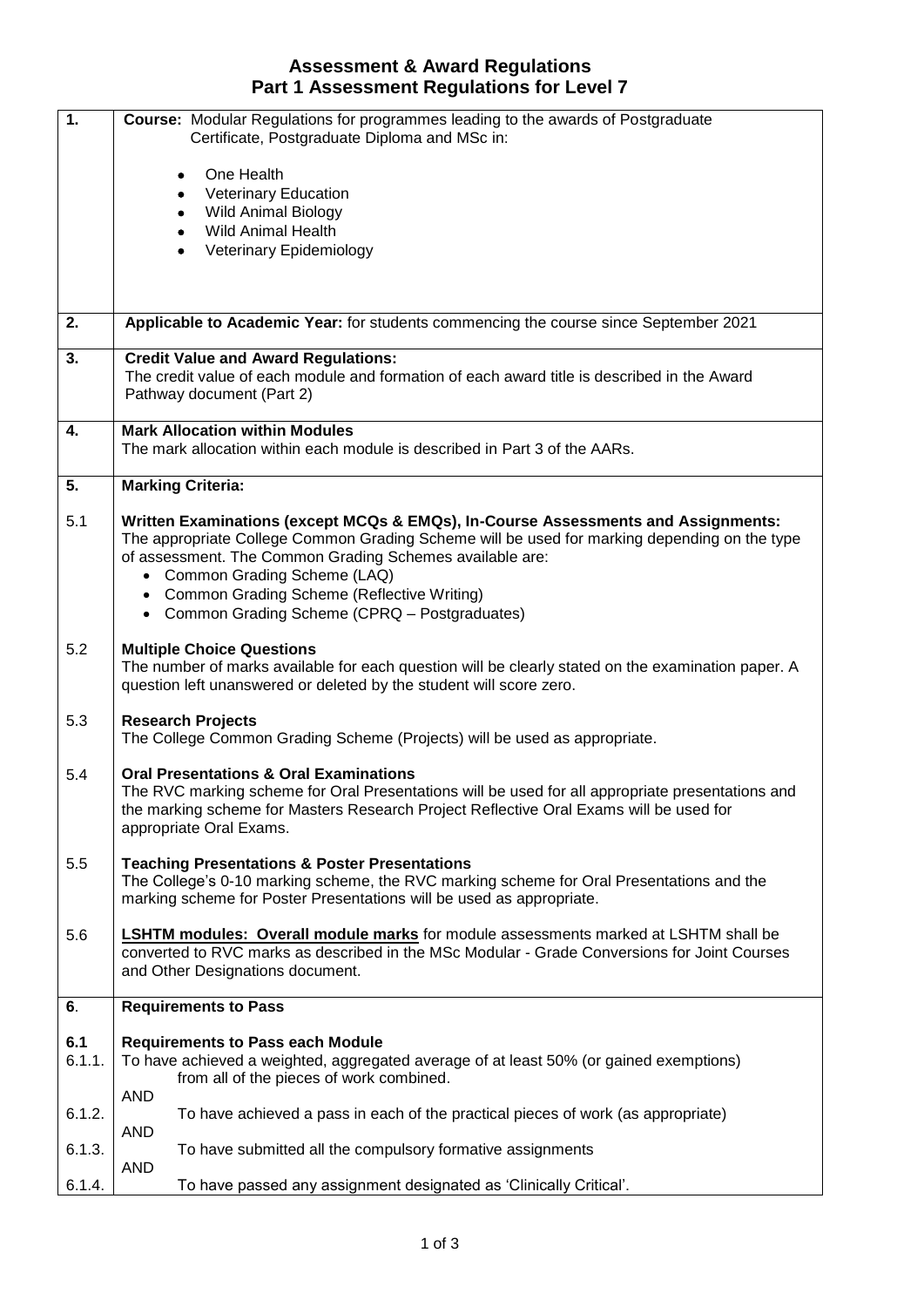## **Assessment & Award Regulations Part 1 Assessment Regulations for Level 7**

| 6.2              | <b>Requirements for All Possible Awards</b><br>In order to progress towards or gain a given award a student will need to have passed and gained<br>credit for modules that meet the required pattern for that award, as defined in the Award Pathway<br>document.                                           |                                                                                                                                                                                                                                                                                                          |  |
|------------------|-------------------------------------------------------------------------------------------------------------------------------------------------------------------------------------------------------------------------------------------------------------------------------------------------------------|----------------------------------------------------------------------------------------------------------------------------------------------------------------------------------------------------------------------------------------------------------------------------------------------------------|--|
| 6.3.             | Requirements to be Awarded a Postgraduate Certificate                                                                                                                                                                                                                                                       |                                                                                                                                                                                                                                                                                                          |  |
| 6.3.1.           | <b>OR</b>                                                                                                                                                                                                                                                                                                   | To have passed individual module(s) (including exemptions) amounting to 60 credits                                                                                                                                                                                                                       |  |
| 6.3.2.           |                                                                                                                                                                                                                                                                                                             | To have gained a weighted aggregated average of 50% from modules to the value of 60<br>credits with modules amounting to a total of no more than 15 credits or one 15 credit module<br>gaining a mark between 40 and 49%. All other modules must have a mark of 50% or more.                             |  |
| 6.4              | Requirements to be Awarded a Postgraduate Diploma                                                                                                                                                                                                                                                           |                                                                                                                                                                                                                                                                                                          |  |
| 6.4.1            | <b>OR</b>                                                                                                                                                                                                                                                                                                   | To have passed individual modules (including exemptions) amounting to 120 credits                                                                                                                                                                                                                        |  |
| 6.4.2            |                                                                                                                                                                                                                                                                                                             | To have gained a weighted aggregated average of 50% from modules to the value of 120<br>credits with modules amounting to a total of no more than 15 credits or one 15 credit module<br>or one 30 credit module gaining a mark between 40 and 49%. All other modules must have<br>a mark of 50% or more. |  |
| 6.5              | Requirements to Pass the MSc <sup>1</sup>                                                                                                                                                                                                                                                                   |                                                                                                                                                                                                                                                                                                          |  |
| 6.5.1.           | <b>OR</b>                                                                                                                                                                                                                                                                                                   | To have passed the research module and to have passed individual modules (including<br>exemptions) which, when combined, amount to 180 credits in total.                                                                                                                                                 |  |
| 6.5.2            | <b>AND</b>                                                                                                                                                                                                                                                                                                  | To have passed the research module                                                                                                                                                                                                                                                                       |  |
| 6.5.3            |                                                                                                                                                                                                                                                                                                             | To have gained a weighted aggregated average of 50% from the remaining balance of<br>modules to make 180 credits in total                                                                                                                                                                                |  |
| 6.5.4            | <b>AND</b>                                                                                                                                                                                                                                                                                                  | With modules amounting to a total of no more than 15 credits, or one 15 credit module or<br>one 30 credit module gaining a mark between 40 and 49%. All other modules must have a<br>mark of 50% or more.                                                                                                |  |
| $\overline{7}$ . | <b>Consequences of Failure</b>                                                                                                                                                                                                                                                                              |                                                                                                                                                                                                                                                                                                          |  |
| 7.1              | A student who fails a module at the first attempt shall have a right to resit*. The module mark<br>obtained at the second attempt will be no greater than 50%.                                                                                                                                              |                                                                                                                                                                                                                                                                                                          |  |
| 7.1.1            | A student who fails the research project at the first attempt shall have a right to resit. The resit will<br>include the written project component AND the oral presentation.                                                                                                                               |                                                                                                                                                                                                                                                                                                          |  |
| 7.1.2            | When a module resit involves a piece of assessed work, the amount of time the resit student is given<br>to do that work should be the same as on the first occasion.                                                                                                                                        |                                                                                                                                                                                                                                                                                                          |  |
| 7.2              | A student will be required to resit those pieces of work that were failed (with less than 40%) at the<br>next available opportunity. They will also be required to resit any piece of work with a mark of 40-<br>49% in order to pass a module if it has not been passed on aggregate at the first attempt. |                                                                                                                                                                                                                                                                                                          |  |
| 7.3              | A student who fails at the second attempt will be required to relinquish the course. They will have a<br>right of appeal as described in College Regulations                                                                                                                                                |                                                                                                                                                                                                                                                                                                          |  |
|                  |                                                                                                                                                                                                                                                                                                             | *modules undertaken in the joint RVC:LSHTM courses cannot be re-sat if they can be compensated.                                                                                                                                                                                                          |  |